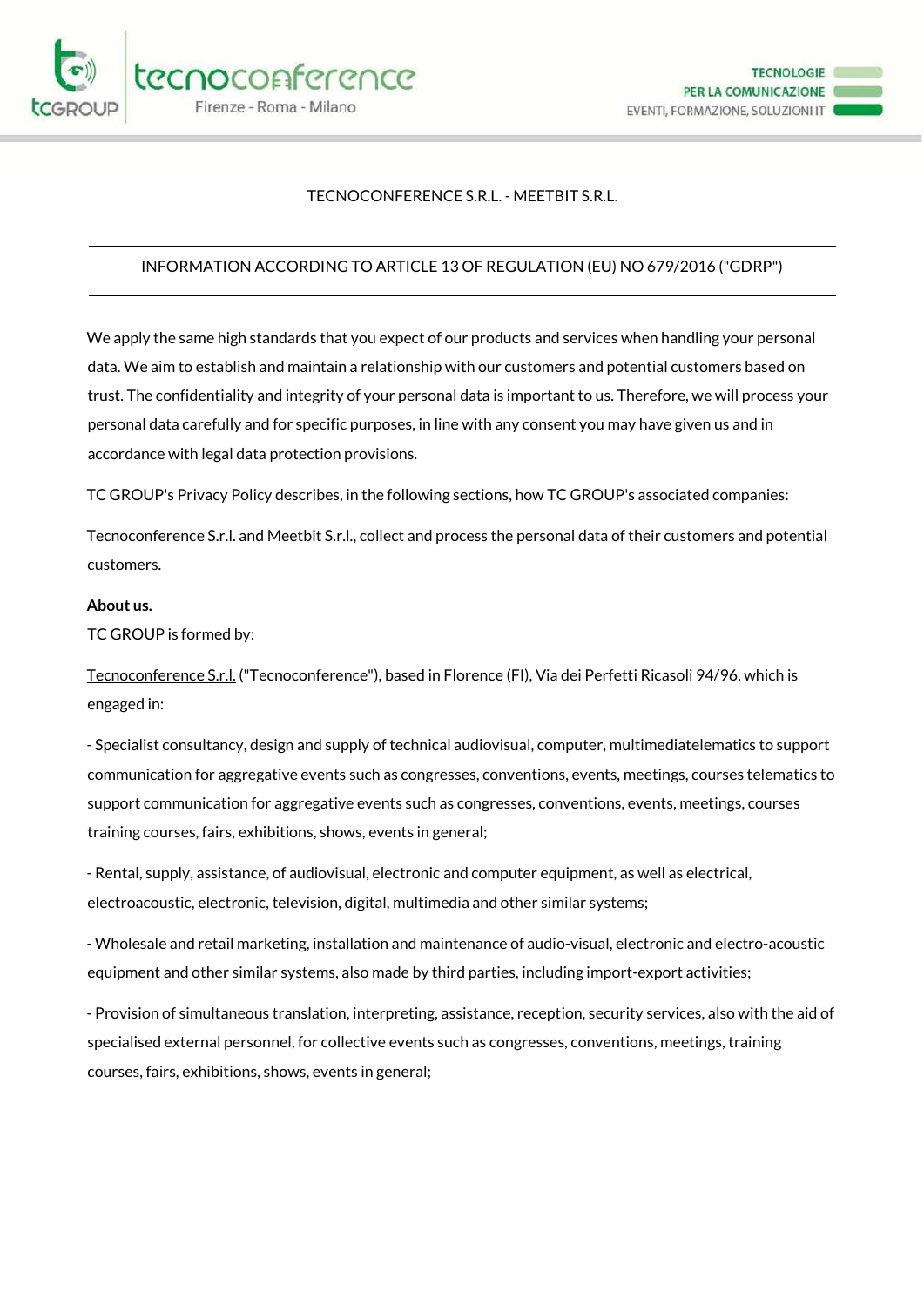



- Consultancy, design and production of audiovisual systems integrated with multimedia integrated with multimedia automation systems, maintenance, servicing, repair and replacement of audiovisual and electrical and other similar systems;

- Video production and post-production, audiovisual filming in indoor and outdoor environments, editing and production of films, spots, documentaries, TV programmes and similar;

- Consulting, design and production of software, information, multimedia, interactive, digital telematics systems including hardware and software and the licensing of their use to third parties;

- Realisation of satellite or internet streaming, videoconferencing and multi-videoconferencing links,

transmission of data, images and audio video feeds;

- Advanced high-tech applications in the field of training and information projects, mainly geared towards resident training courses and distance learning courses, based on a special e-learning platform for the use of dynamic multimedia content. In addition, it runs the websites www.tecnoconference.it and www.tcgroup.it and the access account to the Reserved Area

clients and staff. Tecnoconference is, therefore, the owner of the handling of personal data gathered via its websites, the accounts for the Clients' and Staff Reserved Area, the contact activity for the client on matters of an operational and contractual nature, and in the solving of technical issues.

Meetbit S.r.l. ("Meetbit"), with head office in Florence (FI), Via Perfetti Ricasoli 94/96 is in charge, in conjunction with Tecnoconference, of the design and development of computer systems, of mobile device applications, programming and hosting of multimedia apps, IT systems programming, licensing of the use of application software, consultancy in the field of networking applications of hardware devices; staff training activities required for the management of the application software licensed for use; wholesale and retail import and export marketing and distribution activities, with or without handling, including mail order and e-commerce.

Meetbit manages most of the IT infrastructures, such as virtual servers and software applications that also operate on Tecnoconference proprietary hardware. Your contact data may, therefore, be shared between the two companies in order to ensure up-to-date contact information.

The contact details of the owner of the above mentioned processing operations and of their data protection officers can be found at the end of this Privacy Policy.

In this Privacy Policy the term "We and TC Group affiliated companies" refers to Tecnoconference and Meetbit.

Tecnoconference and Meetbit act as co-processors (e-mail contact privacy@tcgroup.it) and collect and/or receive information regarding the Data Subject, such as: personal data (name, surname, physical address,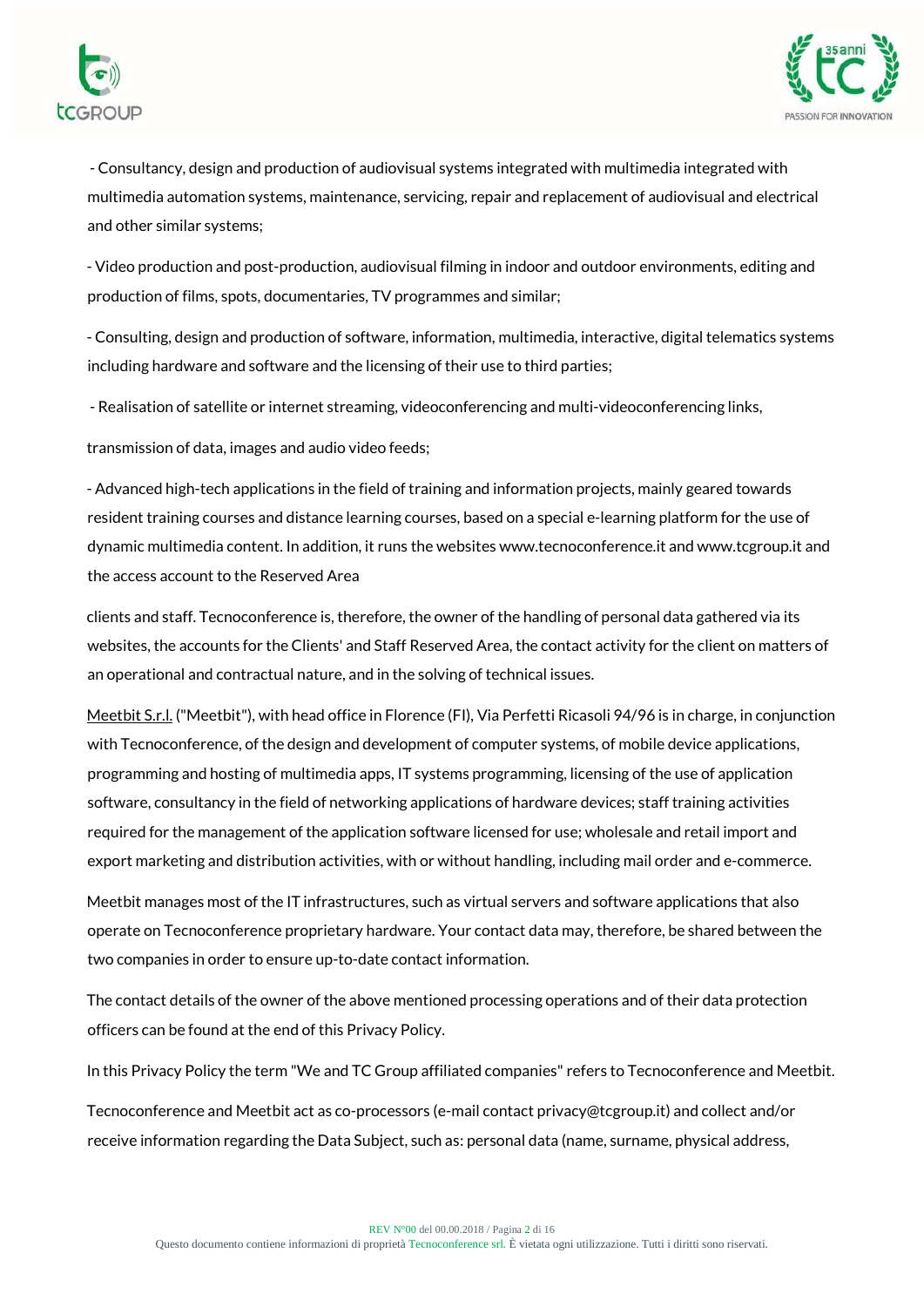



nationality, province and municipality of residence, landline and/or mobile telephone, fax, tax code, e-mail address(es)), bank data, telematic traffic data (e.g. log, source IP address).

We do not require the data subject to provide any so-called 'special' data, i.e., in accordance with the GDPR (art. 9), personal data revealing racial or ethnic origin, political opinions, religious or philosophical beliefs, or trade union membership, as well as genetic data, biometric data intended to uniquely identify a natural person, data relating to a person's health or sexual life or sexual orientation.

In the event that the service commissioned to us requires the processing of such data, the data subject will be notified in advance and asked to give his or her consent.

The Data Controller has appointed a Data Protection Officer (DPO) who can be contacted for any information and request:

Via dei Perfetti Ricasoli 94/96 - 50127 Firenze; tel. 05532692.1[; dpo@tcgroup.it](mailto:dpo@tcgroup.it)

# **Data collection methods**

Tecnoconference and Meetbit process your personal data in the following circumstances, among others:

- If you contact us directly, for example through our websites, by e-mail or by telephone through our hotline, in order to request information about our products and services;

- If you purchase one of our products or services;

- If you respond to our marketing campaigns, e.g. by filling in a reply card, or by entering data on our website;

- If your contact details are disclosed to us by a third party with your consent;

- If other business partners legitimately transfer your personal data to us;

- If we acquire your personal data from other sources (e.g. intermediaries), in full compliance with applicable law;

- If you attend an event organised by TC GROUP companies;

- If you register for our newsletter via mailchimp or mail to.

If you provide personal data on behalf of someone else it is your responsibility to ensure, before doing so, that the data subject has read this Privacy Policy. If you are under 18 years of age, please do not provide us with any personal data.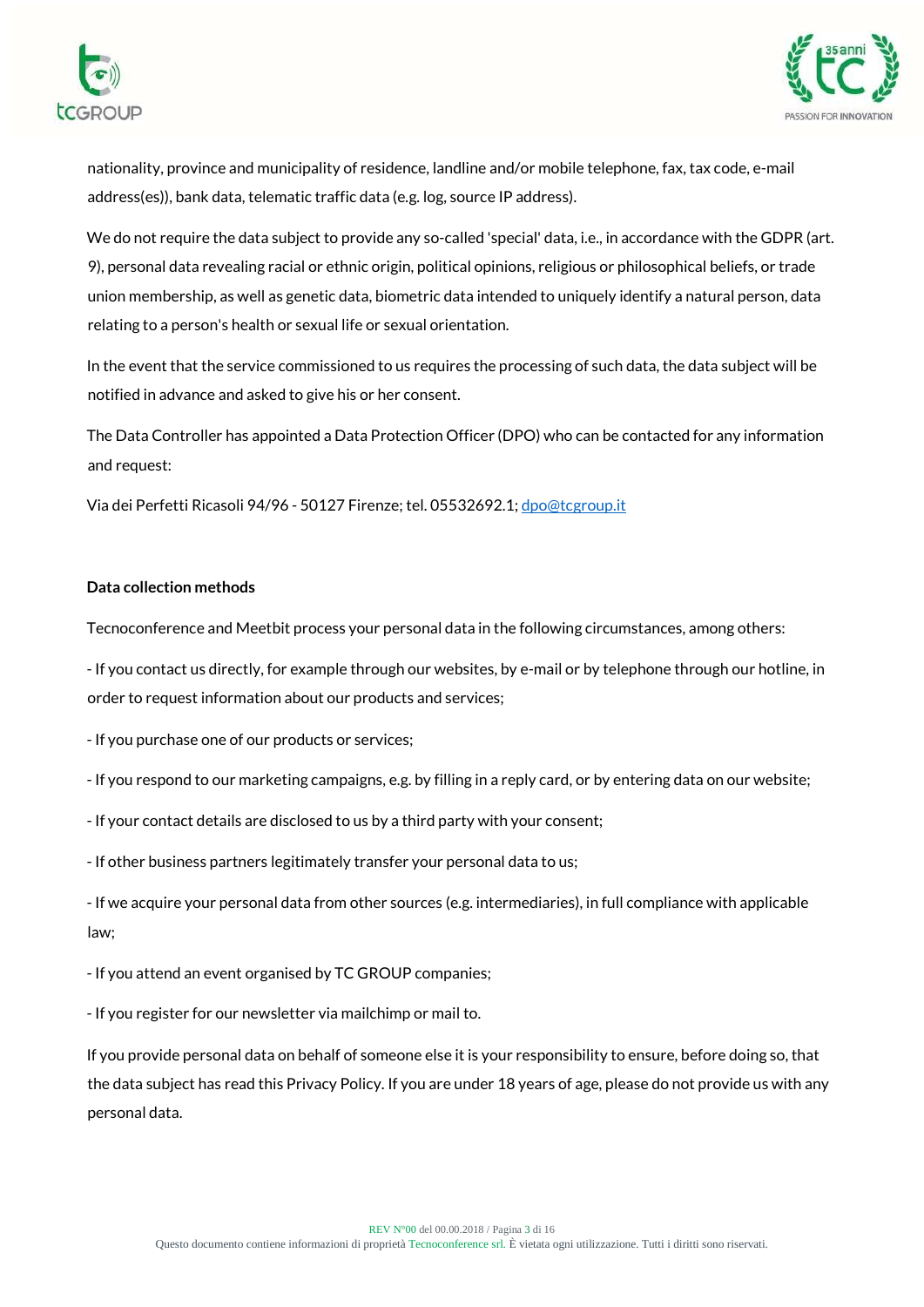



We ask for your support in order to keep your personal data up to date and to inform us of any changes to your personal data.

#### **What personal data about you may be collected?**

The following categories of personal data about you may be collected through the various services and contact channels described in this Privacy Policy:

- **Contact data** - information about your name, address, telephone number, e-mail address;

- **Interests** - information that you provide to us regarding your interests;

- **Other personal data** - information you provide us with about your date of birth, education or professional situation;

- **Contract data** - customer number, contract number;

- **Use of Site and Communications** - information about how you use our site, open or forward our communications, including information collected through cookies and other tracking technologies;

- **Online account information** - account information related to the Client or Staff Reserved Area portal and distance learning;

- **Sales and Support Information** - information about purchasing, support and service, including complaints;

- **Configuration details of the requested service or product**- information about the features and current settings of your request;

- **Images** - images of you collected through photos and/or videos taken at events managed by us;

#### **Aim of the processing (Art. 13, para. 1 GDPR)**

The data are used by the Data Controller to fulfil the request for registration and the contract for the supply of the chosen service and/or the purchased product, to manage and execute the contact requests forwarded by the Data Subject, to provide assistance, to fulfil the legal and statutory obligations to which the Data Controller is bound by virtue of the activity performed.

Under no circumstances do we resell the personal data of the data subject to third parties, nor do we use them for purposes not stated.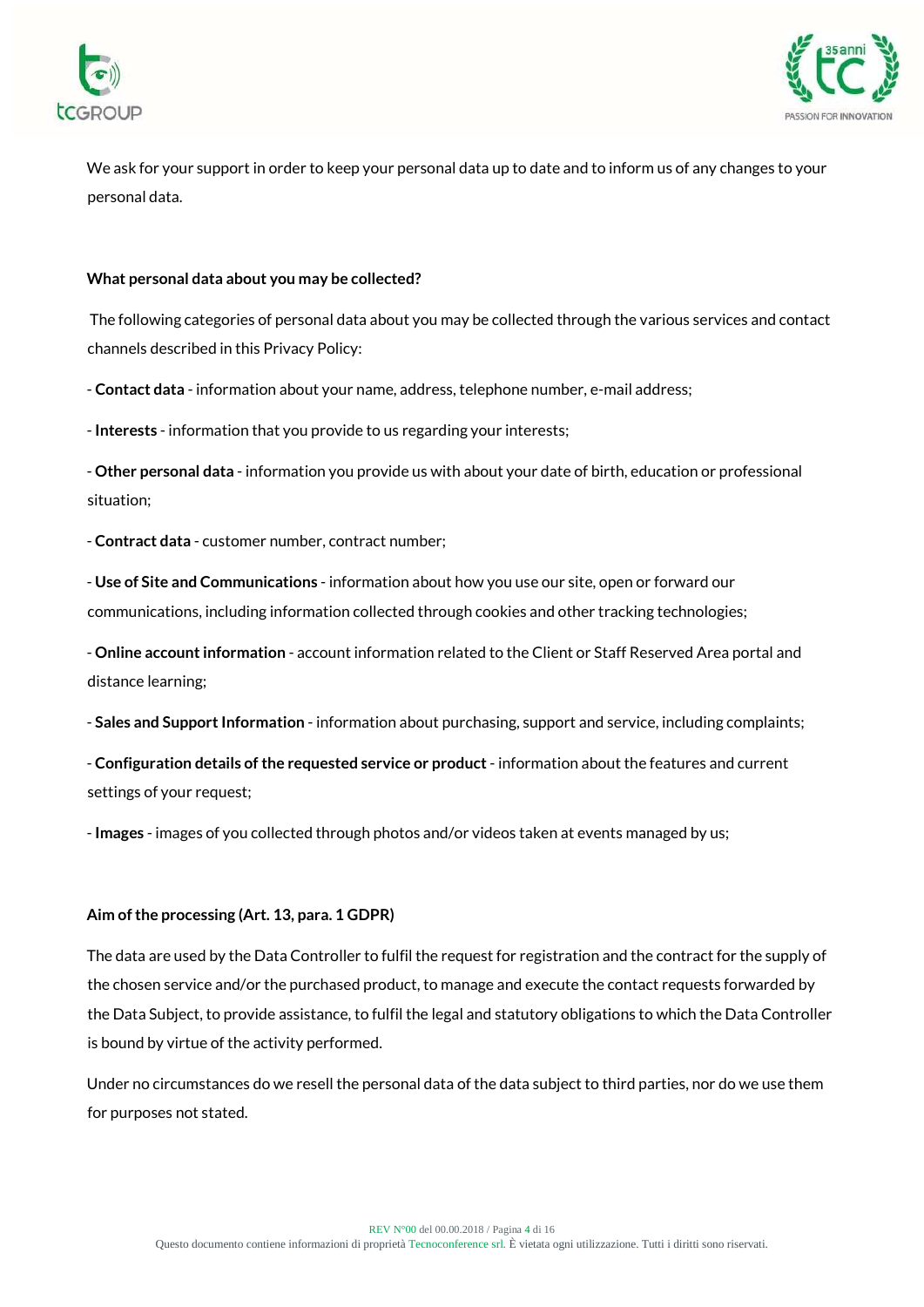



The collection and processing of personal data (Art. 13 co. 2 GDPR) is necessary for the performance of the services requested, as well as for the supply of the Service and/or the provision of the Product requested. If the data subject does not provide the personal data explicitly stated to be compulsory, the data controller will not be able to carry out the processing associated with the management of the services requested and/or the contract and the services/products connected to it, nor the obligations that depend on them.

The processing of personal data in compliance with European data protection regulations must be justified by one of several legal grounds, and we are required to indicate these grounds for each processing described in this notice.

More specifically, the data of the Data Subject will be processed for:

# **A. Registration and requests for contact and/or information documents.**

The processing of the data subject's personal data is necessary to carry out the activities prior to and as a result of the enrolment request, the management of information and contact requests and/or the sending of information material, as well as for the compliance with any other obligation resulting from the latter. The legal basis of such processing is the compliance with the services relating to the request for registration, information and contact and/or the sending of informative material and the fulfilment of legal obligations.

## **B. Management of the contractual agreement**

The processing of the data subject's personal data is carried out for the processing of activities prior to and following the purchase of a Service and/or a Product, the management of the respective agreement, the provision of the Service itself and/or the production and/or shipment of the Product purchased, the associated invoicing and management of payment, the processing of complaints and/or reports to the assistance service and the supply of assistance itself, as well as the compliance with any other obligation arising from the contract.

Requirement for processing: fulfilling obligations under the contract.

## **C. Customer loyalty, marketing and co-marketing- to provide you with news and offers.**

Tecnoconference and Meetbit collect, in some cases also in agreement with their business partners, your contact data, Interests, Other Personal Data, Site Usage and Communications, and may use the Sales and Support information they receive from you in order to inform you about general business offers, including the mailing of regular newsletters, or in line with your preferences or to invite you to special events, as well as to run market research and/or customer satisfaction surveys.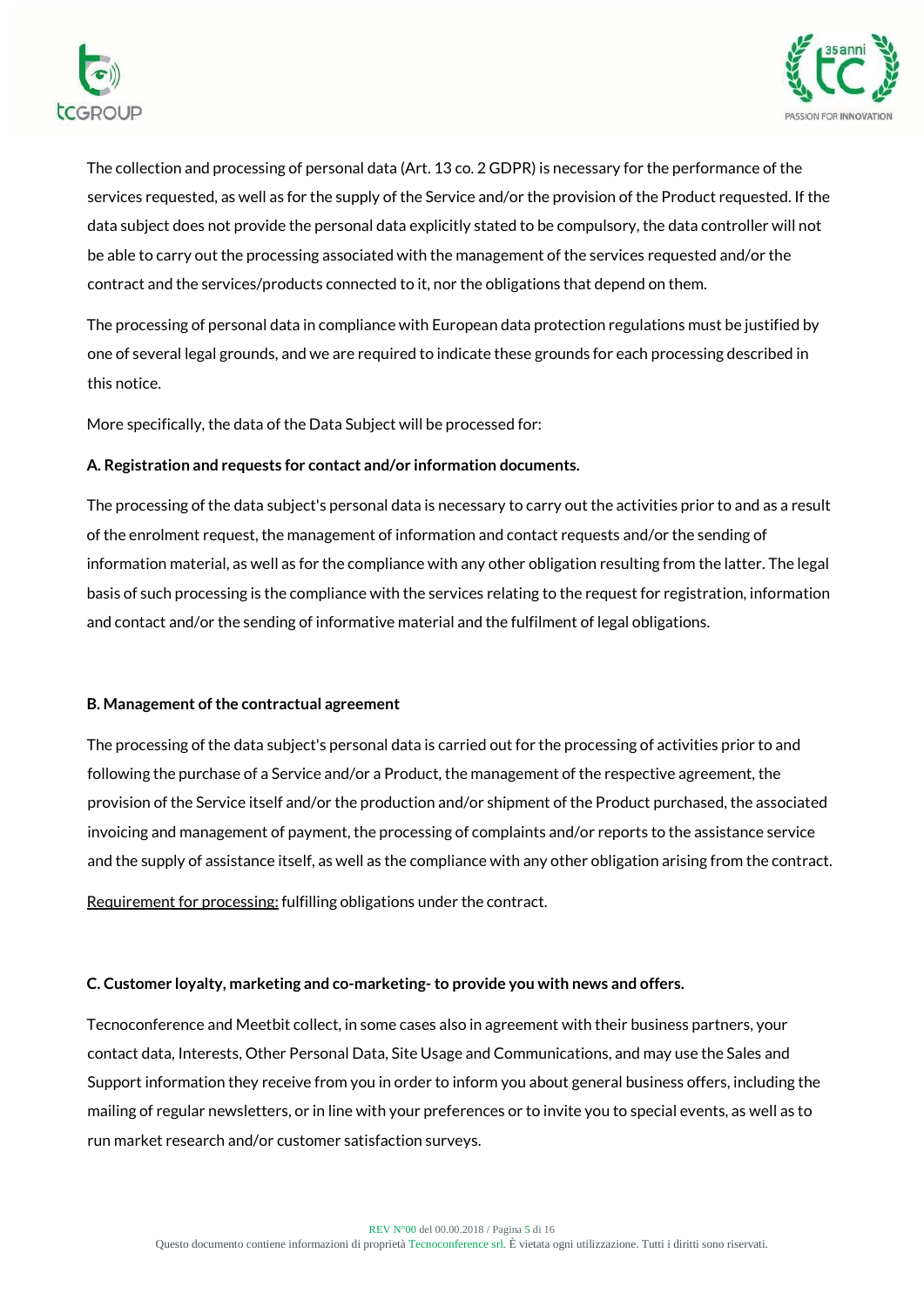



Requirement for processing: consent.

Choice: Consent may be withheld at any time.

**D. Sending newsletters** - to enable the regular dispatch of newsletters.

Tecnoconference and Meetbit collect contact data through a special section of the site, and any paper proposals, in order to send regular e-mail communications with information on offers, products, news, events.

Premise for data handling: compliance with contract obligations.

Choice: Unsubscribe from the newsletter.

**E. Fulfillment of a customer request**- in order to follow up on your requests (e.g. request to organize an event on your behalf, signing of a contract for use, quotation, request for contact or participation in events open to the public, performance of a service, e-commerce, etc.) Tecnoconference and Meetbit collect contact data and information in order to respond to your requests, also sharing, if necessary, this information with third parties or business partners who may act as autonomous data controllers after issuing their own information notice.

Premise for the processing: fulfilment of preliminary contractual steps. Personal data collected for the purpose of "Fulfilment of a Customer's request" may also be processed for the additional reason of verifying the effectiveness of the response to your requests, in order to improve the service rendered to our customers.

Lawful interest: This processing is based on the lawful interest of TCGROUP's associated companies in assessing the degree of effectiveness of responses to customer requests, so as to verify that service quality standards comply with those set, and to take any improvement steps that may be appropriate, also in the interest of the customers themselves.

Choice: - Objection in the case of lawful interest, if the conditions are met.

**F. Sales support and assistance** - to provide support, including through the provision of IT infrastructure, in managing the sale, including online, of products and services you have requested.

Premises for processing: fulfilment of obligations under the contract, lawful interest.

Lawful interest: This processing is based on the lawful interest of TCGROUP's associated companies in satisfying any customer requests and problems that may occur during sales and service.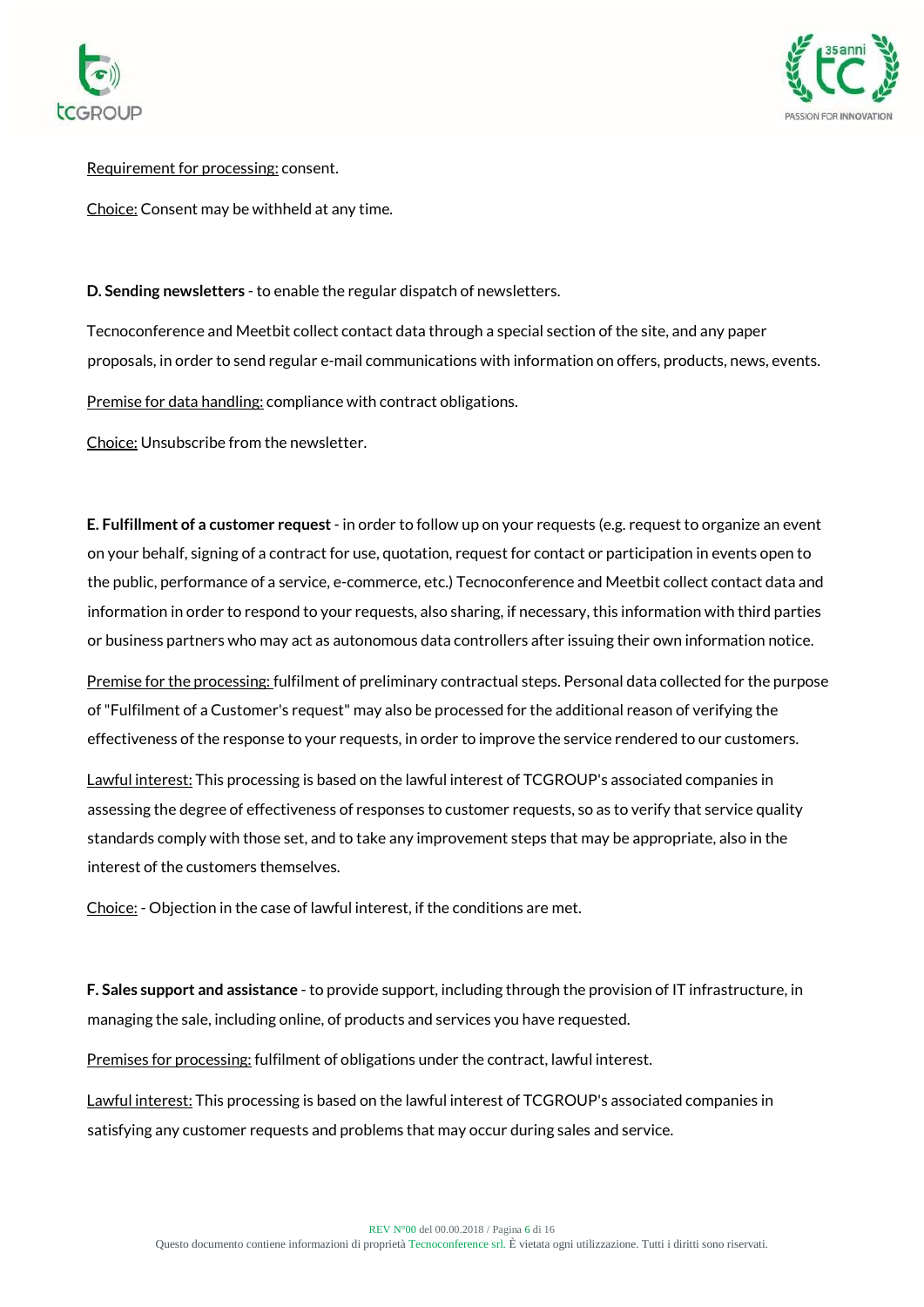



Choice: - objection in the case of justified interest, if the conditions are met.

**G. Suite of smartphone and tablet apps:** - to allow users access from their devices to the supplementary conference services and events in general managed directly or on behalf of third parties. In the case of activities managed directly or indirectly (on behalf of third parties) Tecnoconference and Meetbit may provide the user with suites specifically designed to allow the use of supplementary services, such as, but not limited to: event program, shared documents, questionnaires on talks.

#### Condition for processing: consent.

Justified interest: This processing is based on the lawful interest of TCGROUP member companies in meeting any requests to use the optional services by installing the optional services on mobile devices. Choice: - Unsubscription on request.

**H. Promotion of Tecnoconference and Meetbit**- to advertise Tecnoconference and Meetbit on social channels or other media. On those events at which a photo/ video service is scheduled, we may collect your image data, without paying you any fee, in order to promote the activities of Tecnoconference and Meetbit by publishing them on social channels (e.g.: Facebook, Twitter, Instagram) or circulating them in the press in local, national or international newspapers.

## Condition for processing: consent.

Choice: consent may be revoked at any time, subject to publication on social channels.

**I. Compliance with legally binding requests for your personal data and legal protection of a right** - to comply with legal obligations, regulations or court orders, as well as to defend a right in court. All data controllers are subject to the laws of the countries in which they operate and must comply with these laws. Where there is

obligation to do so, we will provide information about you to law enforcement, regulatory and judicial bodies anywhere in the world. In addition, we may process your personal data where you need to defend a right in court.

## Prerequisite for processing: statutory obligations, lawful interest

Lawful interest: This processing is based on the lawful interest of TCGROUP member companies in protecting and defending their rights. Choice: - objection in the case of lawful interest, if the conditions are met.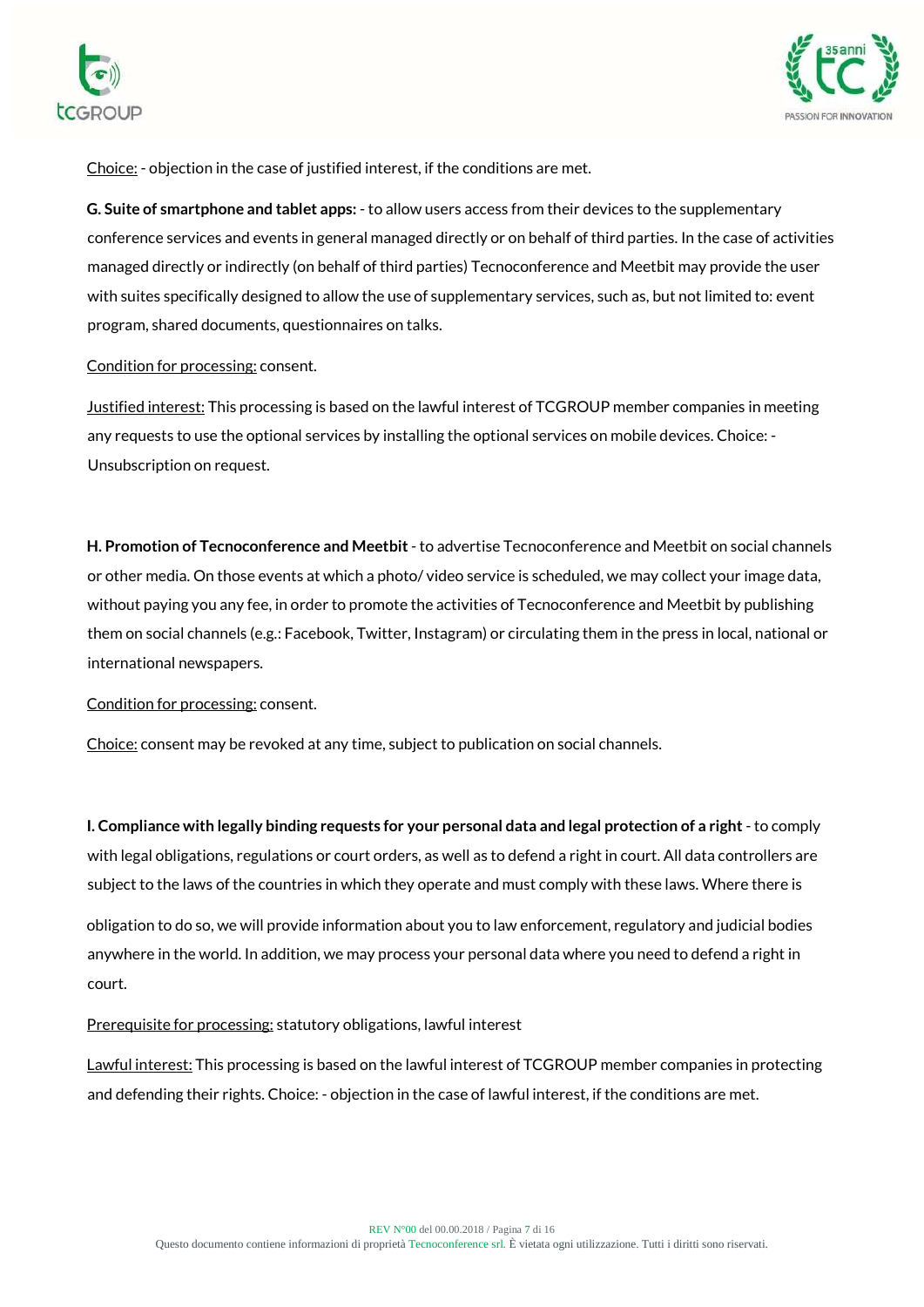



**L. Management of Accounts for access to the reserved customer area on company sites**- in order to provide services to which you may have access. Tecnoconference shall process Account Data in order to allow access to the reserved area;

Condition for processing: compliance with contractual obligations.

Choice: deleting the online account.

## **Security of personal data storage.**

We use a wide range of security measures, including encryption and authentication tools, to enhance the protection and maintenance of the security, wholeness and accessibility of your personal data. Although security from hacking cannot be guaranteed for data transmission over the Internet and websites, we and our subcontractors and business partners strive to ensure physical, electronic and procedural safeguards to protect your personal data in accordance with data protection requirements.

We adopt, among others, measures such as:

- the strict limitation of access to your personal data, on the basis of need and for the purposes disclosed only;

- the transmission of acquired data only in encrypted form;

- the storage of highly confidential information (e.g. credit card information) only in encrypted form;

- IT firewall, antivirus, antispam, intrusion detection systems;

- ongoing monitoring of access to IT systems to detect and stop misuse of personal data.

If we have provided you (or you have chosen) a password that enables you to access certain parts of our website or other portals, applications or services provided by us, you will be liable to keep this password confidential and to comply with any other security procedures that we give you. We ask you not to share passwords with anyone.

## **Protection of Location Data**

Some services can only be offered where you disclose your location. We take the confidentiality of location data very seriously.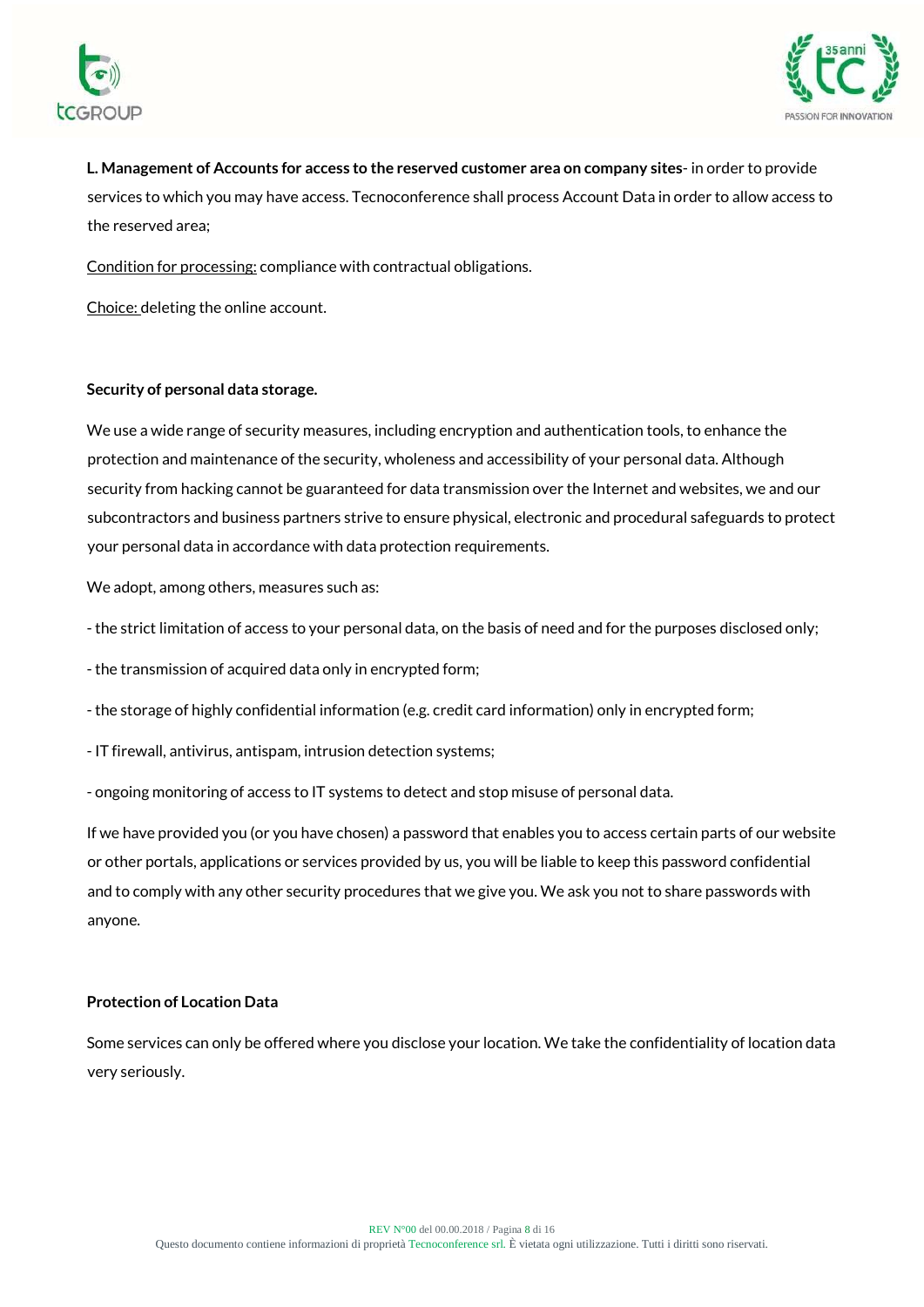



The security measures applied to location data (including information accessible within the service process) are as follows

- such data is stored, in a form not associated with you, in order to meet the purposes authorised or requested by you;

- such data is stored, retained or accessed in the form necessary to provide the requested service, i.e. in compliance with the law;

- the location data of the computer device used, if any, are not associated with each other unless this is strictly necessary to provide the required service;

- for any other use of device location data for analytical purposes only data that has been irreversibly made anonymous will be used.

Please note, however, that we will not be able to provide you with certain features of our services if you restrict the storage of your location data.

# **Period of data storage**

We only hold your personal data for as long as is necessary for the purposes for which it was collected or for any other justified related purposes (for example, where it is relevant to a defence of claims made against us or where there is a justified interest). Therefore, if personal data are processed for two different purposes, we will retain such data until the purpose with the longer retention period expires; however, we will no longer process personal data for that purpose whose retention period has expired.

We restrict access to your information to those who need to use it for relevant purposes. Your personal data that are no longer required, or for which there is no longer a legal basis for retention, will be irreversibly anonymised (and thus can be retained) or permanently deleted. To this end, personal data will be stored for as long as necessary to fulfil the purpose for which it was collected. For the sake of clarity, we set out below the retention periods for the main purposes:

Marketing purposes: personal data processed for marketing purposes may be retained for 10 years from the date on which we last obtained your consent for that purpose (with the exception of your objection to receiving further communications).

Fulfilment of contractual obligations: data processed to fulfil any contractual obligation with you, may be stored for the entire duration of the contract as well as for 10 years after the end of the tax year following the year to which it relates, in order to deal with any tax assessment and/or dispute.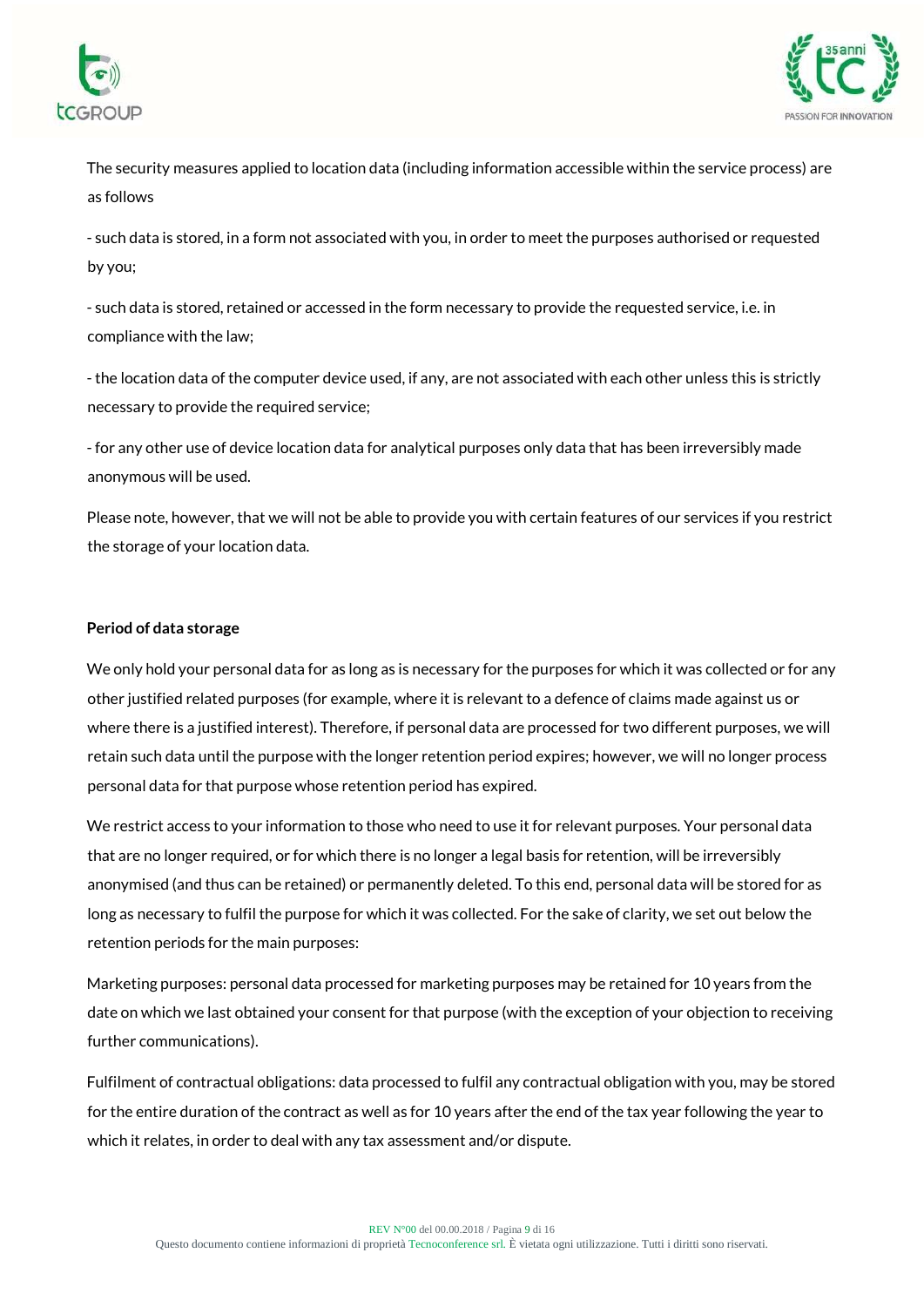



In the event of litigation: in the event that we need to defend ourselves or take action or make a claim against you or any third party, we may retain any personal data that we reasonably consider necessary to process for such purposes for as long as such claim may be pursued.

Handling of images and videos: image and video data may be kept on file for 60 days after delivery to the customer, to be deleted thereafter. Reference is made to the disclaimer for the handling of personal data, images, texts, video and multimedia content in general.

## **Disclosure of your data abroad**

Your personal data may be accessed by our staff, agents and suppliers, also located in countries outside the European Economic Area (EEA), for one of the established purposes, whose data protection laws may be of a lower standard than those of the EEA. In the latter case, we will ensure that all your personal data accessible outside the EEA is treated with appropriate safeguards.

Some countries outside the EEA, such as Canada and Switzerland, have been authorised by the European Commission as providing similar protection to the EEA's data protection regulations, and therefore no additional legal safeguards are required. In the case of foreign countries that have not obtained such authorisation, such as India or Japan, you will be asked for your consent to the transfer or your personal data will be transferred using contractual clauses approved by the European Commission. These clauses impose similar data protection obligations directly on the recipient, unless we are entitled under applicable data protection law to transfer the data without such formalities.

Teconoconference and Meetbit use a number of providers to assist in the delivery of the listed services and processing.

Although the transmission of data via the Internet or websites cannot be guaranteed to be secure from hacking, we and our subcontractors, as well as our business partners, endeavour to maintain the physical, electronic and procedural security measures in place to protect your personal data in accordance with the requirements of data protection law.

All of your personal data is held on our secure servers (or securely stored hard copies) or those of our subcontractors or business partners, and is accessible and usable in accordance with our security standards and policies (or equivalent standards for our subcontractors or business partners).

Where available, the personal data we collect may be disclosed to third parties, on your behalf and with your consent, only for the purpose of enabling those parties to provide their services.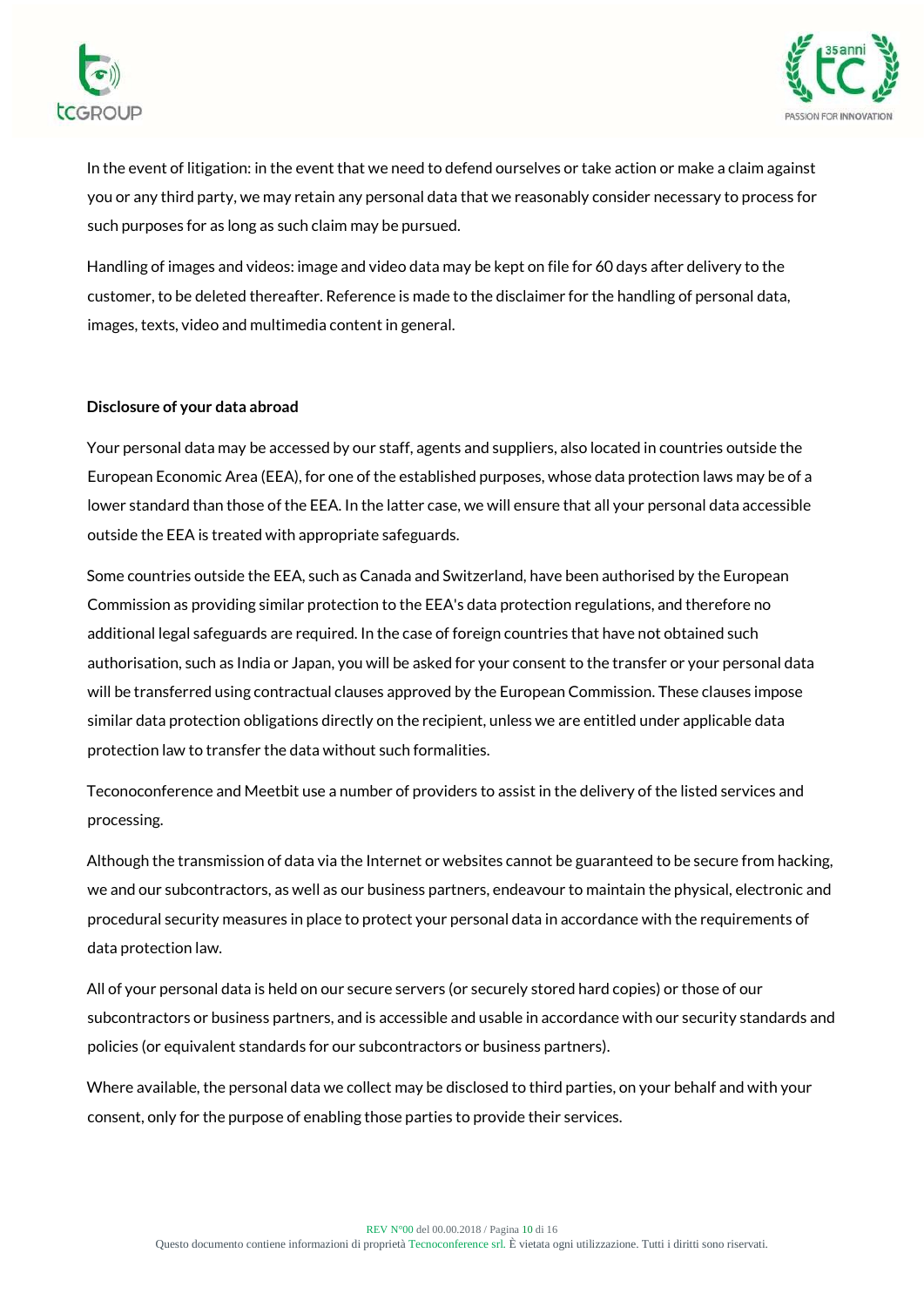



Where necessary to carry out your specific request, your personal data may be disclosed to the third party or business partner that can provide the requested service.

#### **Use of cookies**

In order to improve navigation on the Site, we use "cookies". A cookie is a small file, usually consisting of letters and numbers, which is downloaded to a device when the user accesses certain websites. Cookies allow a website to recognise a user's device, track navigation between pages on a website and identify users returning to a website. Cookies do not contain information that personally identifies the user, but personal information that is recorded about the user may be linked to and taken from cookies. Cookies can be technical, analytical and profiling cookies:

- Technical cookies are used to make it easier for users to navigate, provide and enable the use of the Website services by users. Cookies allow the user, during a second login, for example, not to have to re-enter data such as user name to log in.

- Analytical cookies are used to analyse and monitor the way the Website is used (e.g. number of accesses and pages viewed), in order to allow appropriate changes to be made to the Website in terms of operation and navigation.

- Profiling cookies are used to track the user's navigation on the Website and create profiles based on tastes, habits, choices, etc. These cookies can be used to send the user advertising messages in line with the preferences expressed by the same when browsing online.We do not use profiling cookies.

The site also uses the following third-party analytical cookies: Google analytics .

#### **Use of web beacons**

The Tecnoconference and Meetbit site may have digital images that are not recognised as web beacons (sometimes referred to as GIFs or pixel tags), which are also linked to the use of cookies, in order to collect information on how the site is used. Web beacons may provide certain types of information found on the user's computer, such as the time and date the page was visited, the description of the page where the web beacon is located, or the cookies themselves. Such web beacons may also be found in promotional e-mail messages and newsletters to confirm that the message has been opened and read. We may use third party web beacons to facilitate the collection of aggregate stats about the effectiveness of our advertising campaigns or other aspects of the running of our sites.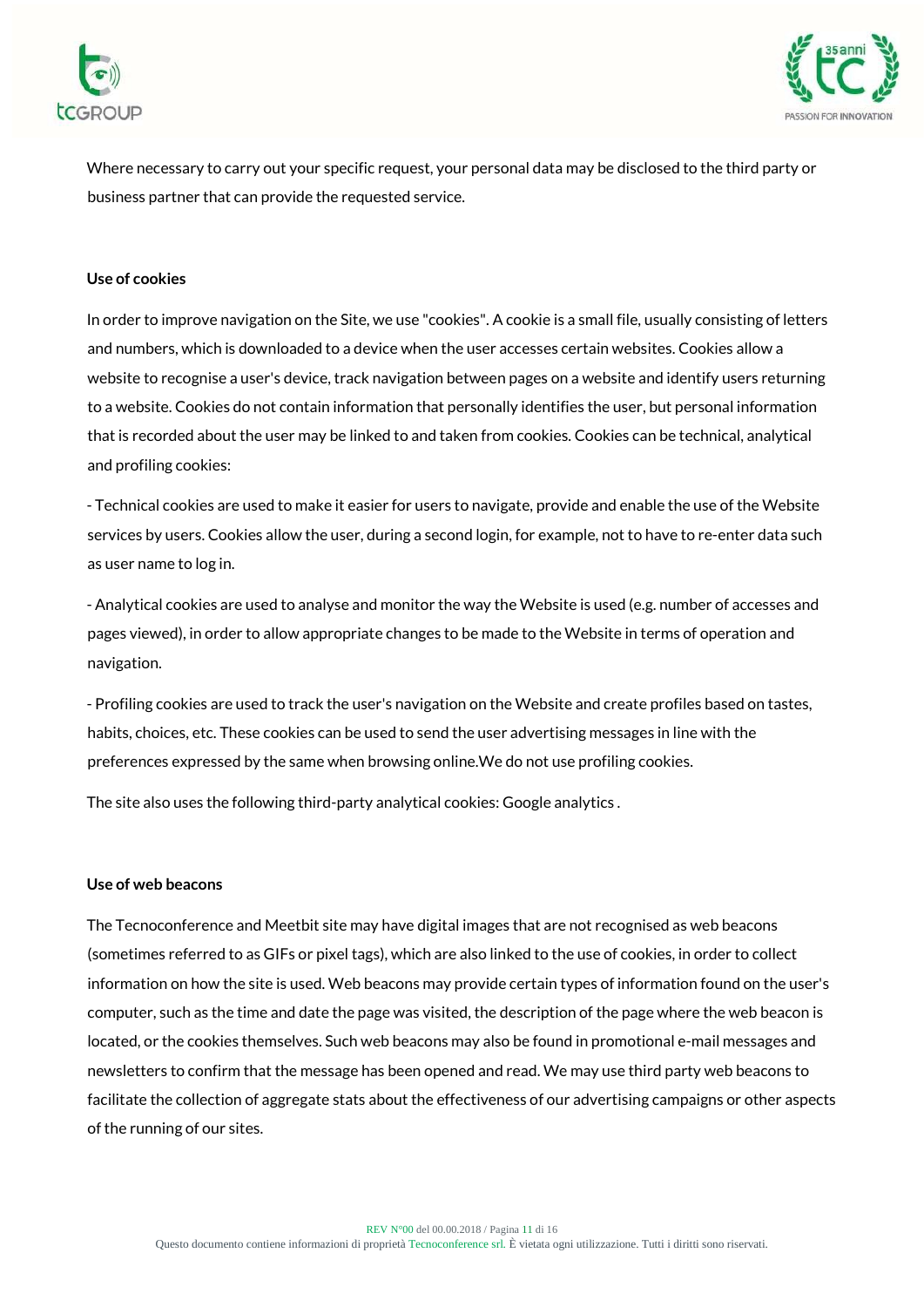



# **Enabling/Disabling Cookies and Web Beacons**

Users may authorize Tecnoconference and Meetbit to use cookies and web beacons by continuing to browse the site after reading the banner on the site. If users do not wish to authorise use, they must set their browser to refuse to accept cookies. It should be noted that the refusal/disabling of cookies limits the usability and navigation of the site.

# **The rights of the data subject (Art. 15 - 20 GDPR)**

The data subject has the right to obtain from the data controller the following:

(a) confirmation as to whether or not personal data relating to him are being processed and, if so, to obtain access to the personal data and the following information:

1. the purposes of the processing;

2. the personal data categories concerned

3. the recipients or categories of recipients to whom the personal data have been or will be disclosed;

4. where possible, the period for which the personal data are to be stored or, if this is not possible, the criteria used to determine that period

5. the existence of the data subject's right to request from the controller the rectification or deletion of personal data or the restriction of the processing of personal data concerning him/her or to oppose their processing

6. the right to lodge a complaint with a control authority

7. where the data are not collected from the data subject, all available information on their origin

8. the use of automated decision-making, including profiling, and, at least in such cases, meaningful information on the logic used, as well as the importance and the likely consequences of such processing for the data subject

9. the appropriate guarantees provided by the third country (non-EU) or international organisation to protect any data transferred

b) the right to obtain a copy of the personal data subject to processing, insofar as this right does not impinge on the rights and freedoms of others; in the event of further copies requested by the data subject, the controller may charge a reasonable fee based on administrative costs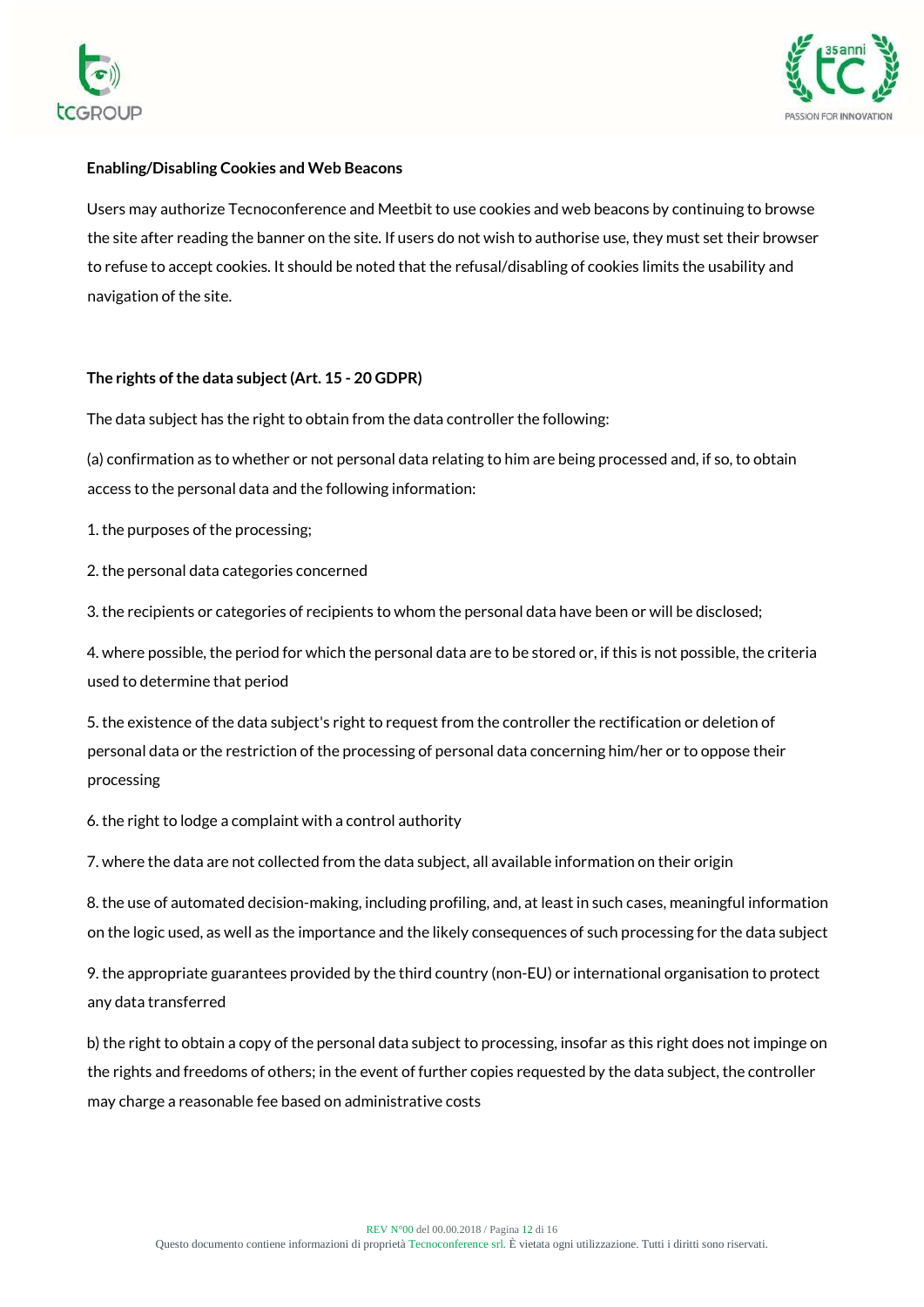



(c) the right to obtain from the controller the correction of inaccurate personal data concerning him/her without undue delay

d) the right to obtain from the data controller the deletion of personal data concerning him/her without undue delay, if the grounds provided for by the GDPR in Article 17 exist, including, for example, if they are no longer necessary for the purposes of the processing or if the processing is assumed to be unlawful, and as long as the conditions provided for by law are met; and in any case if the processing is not justified by another, equally legitimate ground

(e) the right to obtain from the data controller the restriction of processing, in the cases provided for in Article 18 of the GDPR, for example where the accuracy of the data is disputed, for the period necessary for the controller to verify its accuracy. The Data Subject must also be informed, in an appropriate timeframe, when the period of restriction has expired or the cause of the restriction of processing has ceased to exist, and thus the restriction itself lifted;

(f) the right to be informed by the data controller of the recipients to whom requests for any correction or cancellation or restriction of processing have been transmitted, unless this proves impossible or involves a disproportionate effort.

## **Objections by the Data Subject to the processing of his/her personal data?**

For reasons relating to the Data Subject's specific situation, he or she may opt out of the processing of his or her personal data at any time if it is based on a justified legitimate interest or if it is for commercial promotion purposes, by sending a request to the Controller.

The Data Subject has the right to the cancellation of his/her personal data if there is no lawful reason prevailing on the part of the Controller with regard to that which gave rise to the request, and in any case if the Data Subject has objected to the processing for commercial promotion activities.

## **To whom the Data Subject may complain (Art. 15 GDPR)**

Without prejudice to any other action in administrative or judicial proceedings, the Data Subject may lodge a complaint with the relevant supervisory authority on the Italian territory (Autorità Garante per la protezione dei dati personali) or with the authority that performs its duties and exercises its powers in the Member State where the GDPR violation occurred.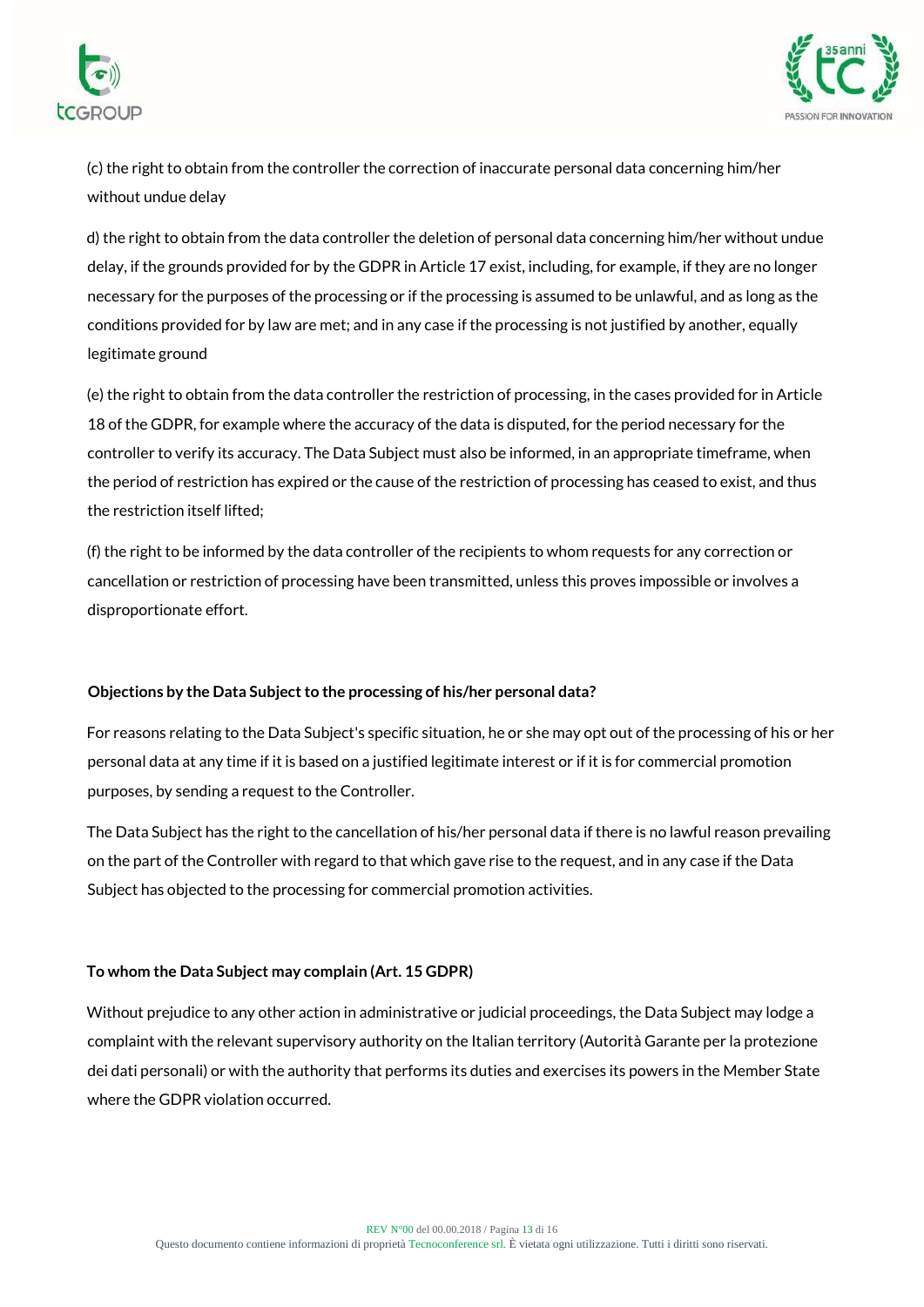



#### **How to verify and change privacy settings**

You can check and change your online settings for the use of your data by using the options options available. Here, you can choose your desired communication channel (communication by post, e-mail, etc.).

You can also access and, where possible, change your data. The settings for the use of your data by Tecnoconference and Meetbit Partners, however, can be changed by contacting the third party partner directly.

# **Contact details of the data controller, data protection rights and the right to lodge complaints with the Control Authority.**

If you have any questions concerning our processing of your personal data, please contact us by writing directly to privacy@tcgroup.it, or by telephone on 055326921 (Monday to Friday 9 a.m. to 6 p.m.).

You may also contact the Data Protection Officer at dpo@tcgroup.it.

You may also directly make your choices regarding marketing communications through the e-mail servizioclienti@tcgroup.it.

In accordance with current legislation, you have the right to ask us for

- further details about our processing operations,

- a copy of the personal data you have provided to us,

- to update any inaccuracies in the data in that we hold,

- to delete any data for which we no longer have any legal basis for processing,

- to withdraw your consent where the processing is based on consent and relates to direct marketing activities, so that such processing is stopped

- to object to any processing based on justified interests unless the grounds on which we are required to carry out such processing outweigh any prejudice to your data protection rights

- to restrict the manner in which we process your personal data when investigating a complaint.

The exercise of these rights is subject to certain exceptions designed to safeguard the public interest (e.g. the prevention or detection of crime) and our own interests. Should you assert any of the above rights, it will be our duty to verify that you are entitled to exercise them and we will normally reply to you within one month.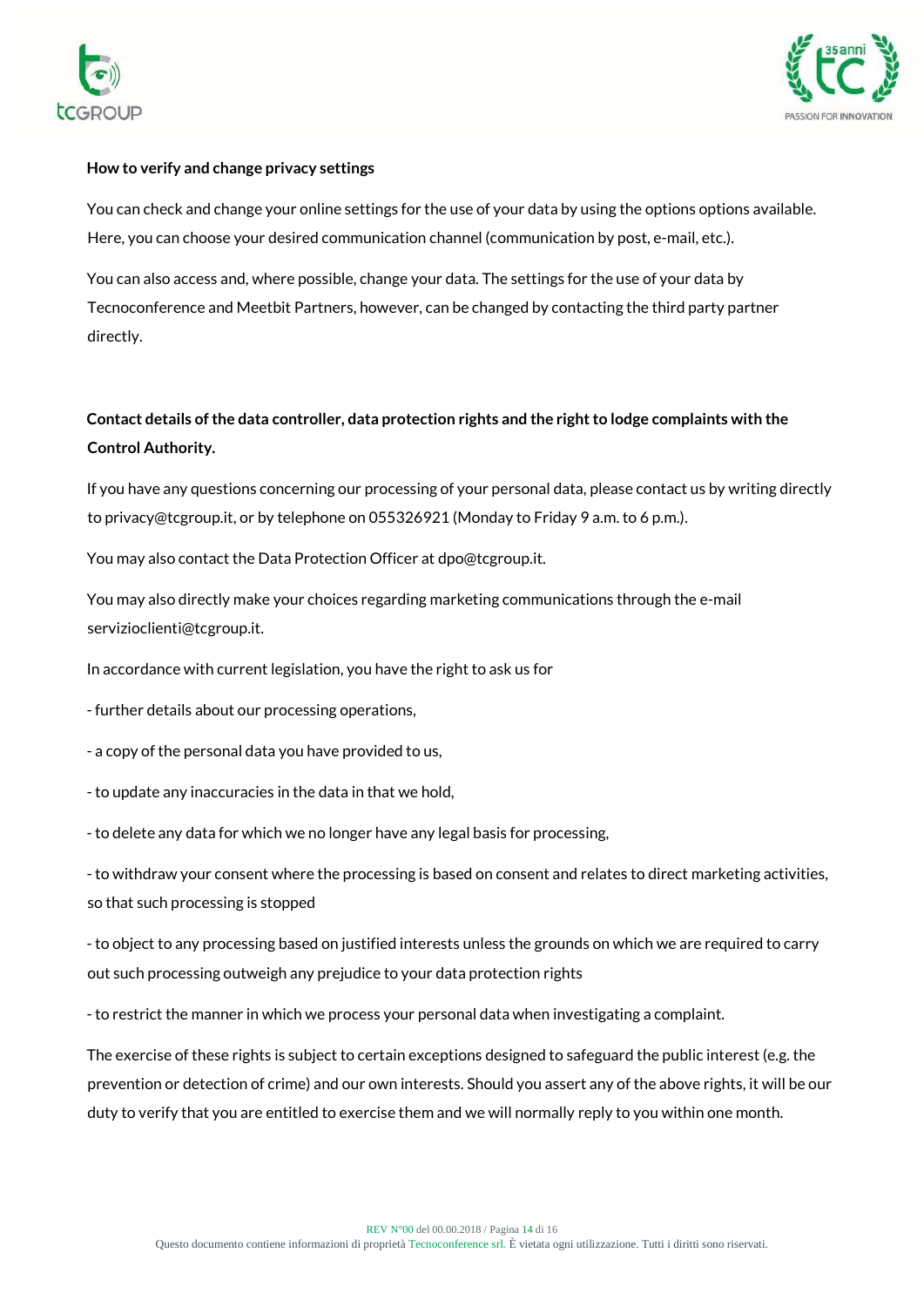



In the event that you are entitled to withdraw your consent or exercise your right to cancellation, it must be taken into account that this will require a technical processing time that we will keep to a minimum, but during which time you may still be contacted as part of the marketing activities that have already taken place.

In some cases, we retain data for limited periods when it is necessary to retain it for lawful business or legal purposes.We always try to ensure that our services protect your information from accidental or malicious destruction. For this reason, there may be delays between the time you delete something and the time when copies are actually deleted from our active and backup systems.

In fact, some data can be deleted whenever you want, others are deleted automatically, and still others are retained for longer periods of time where necessary. If you decide to delete some data, we abide by standards regarding removal to ensure that your data is completely and securely removed from our servers or remains stored anonymously

If you are not fully satisfied with the way we process your personal data, or with our response, you have the right to lodge a complaint with the supervisory authority.

#### **Contacts of the Company and the Data Protection Officer**

If you have any questions regarding our processing of your personal data, you may first contact us:

Via dei Perfetti Ricasoli 94/96 - 50127 Florence; tel. 05532692.1[; privacy@tcgroup.it](mailto:privacy@tcgroup.it)

#### **Legal requirements for the processing of personal data**

The processing of your personal data as described above is authorised by European data processing legislation, based on the following legal requirements:

- **Consent**: if you have agreed to their use having given your consent, which can be revoked at any time.

- **Implementation of preliminary measures or compliance with contractual obligations:** if it is necessary for the conclusion or fulfilment of a contract with us or for the fulfilment of pre-contractual measures;

- **Legal obligations:** if it is necessary for us to use your personal data in order to comply with our legal obligations;

- **Legitimate interest:** where we use your personal data to pursue a lawful interest and our grounds are greater than any prejudice to your data protection rights;